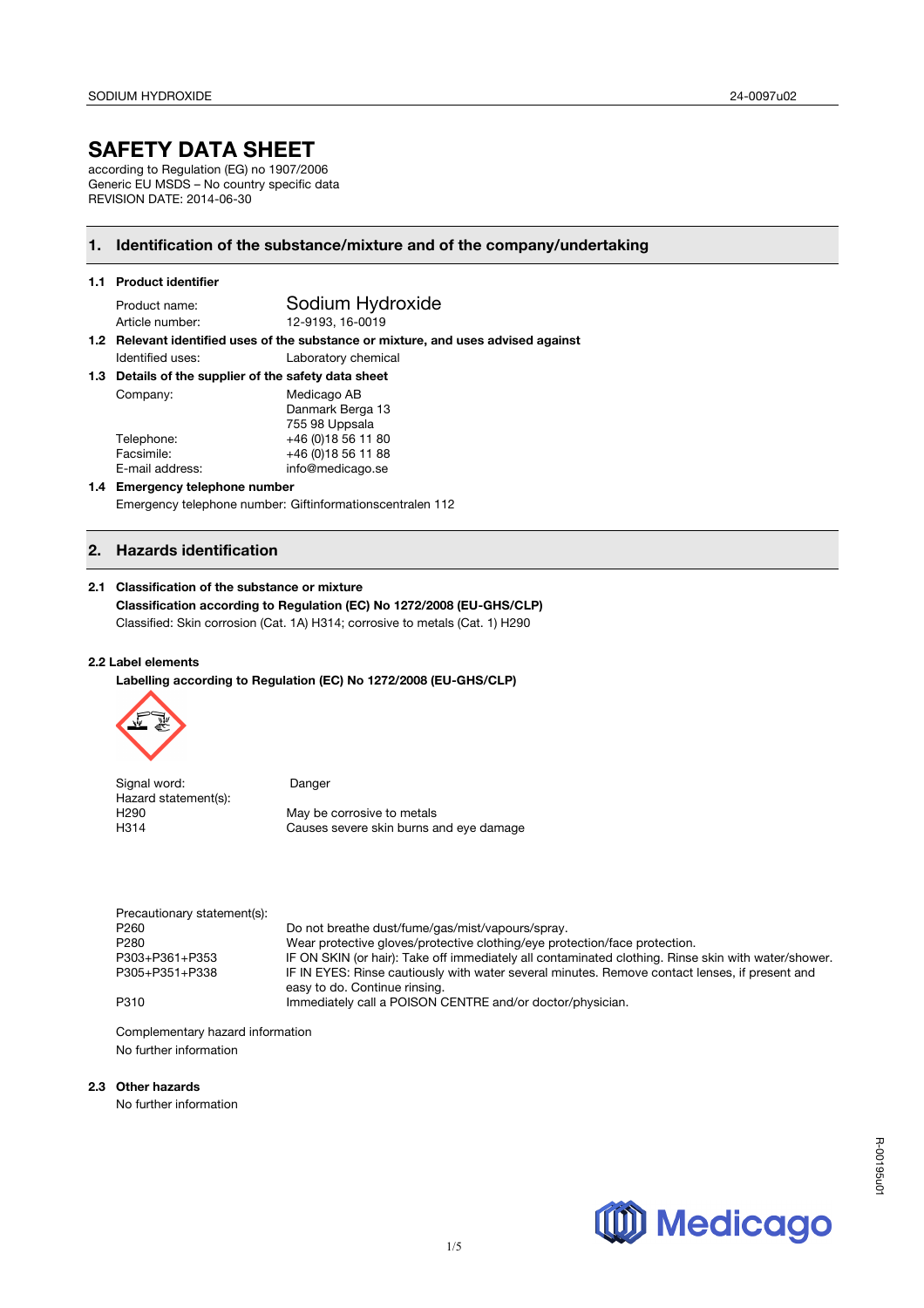## **3. Composition/information on ingredients**

#### **3.1 Substances**

| <b>Substance</b> | CAS-no.   | EC-no.    | Index-no.    | Weight %     | <b>Classification according to</b><br>constitution (EG) no 1272/2008<br>(CLP) |
|------------------|-----------|-----------|--------------|--------------|-------------------------------------------------------------------------------|
| Sodium Hydroxide | 1310-73-2 | 215-185-5 | 011-002-00-6 | $\leq 100\%$ | Skin Corr. 1A, H314<br>Met Corr. 1, H290                                      |

For the full text of the H-Statements in this section, see Section 16.

#### **4. First aid measures**

#### **4.1 Description of first aid measures**

| If swallowed            | Call a poison centre/doctor immediately; get person to the hospital as fast as possible; if person is<br>conscious, rinse mouth with water; do NOT induce vomiting; oxygen might be necessary                                                          |
|-------------------------|--------------------------------------------------------------------------------------------------------------------------------------------------------------------------------------------------------------------------------------------------------|
| If inhaled              | Move to fresh air; give oxygen or artificial respiration if necessary; lie person down in recovery<br>position, cover and keep warm; get medical attention immediately                                                                                 |
| In case of skin contact | Take off contaminated clothes and shoes; wash skin immediately with plenty of water; keep person<br>warm and in a quiet place, get medical attention immediately                                                                                       |
| In case of eye contact  | Rinse immediately with plenty of water (also under eyelids) for at least 15 min; in case of difficulties<br>of opening eyes, administer analgesic eye wash; get medical attention immediately and/or get<br>person to the hospital as fast as possible |
| General advice          | Show this data sheet to the doctor in attendance                                                                                                                                                                                                       |

#### **4.2 Most important symptoms and effects, both acute and delayed**

No data available

**4.3 Indication of any immediate medical attention and special treatment needed** No data available

## **5. Firefighting measures**

#### **5.1 Extinguishing media**

Suitable extinguishing media: Use dry chemical powder: for large fire use fog or alcohol-resistant foam Unsuitable extinguishing media: Water may be ineffective

#### **5.2 Special hazards arising from the substance or mixture**

Product reacts violently with water; release of hydrogen by reaction with metals; sodium oxides

#### **5.3 Advice for fire fighters**

Wear self-contained breathing apparatus for firefighting; wear chemical resistant overall

#### **5.4 Further information**

#### Product itself is not flammable

Advice for emergency responders: Evacuate personal to safe area; keep people away from and upwind of spillage/ leakage; ventilate area; wear suitable protective clothes

## **6. Accidental release measures**

## **6.1 Personal precautions, protective equipment and emergency procedures**

Avoid dust formation; keep away from incompatible materials; wear lab coat, proper gloves, safety goggles and shoes; wearing of respiratory protection recommended; wash contaminated clothes before re-using

## **6.2 Environmental precautions**

Prevent further leakage/spillage if safe to do; product should not be released into the environment; do not flush into surface water of sanitary water system; if product contaminates rivers/lakes or drains, inform authorities

## **6.3 Methods and material for containment and cleaning up**

Sweep up and shovel into a suitable and closed container for disposal; avoid dust formation

## **6.4 Reference to other sections**

For disposal: See section 13



R-00195u01

R-00195u0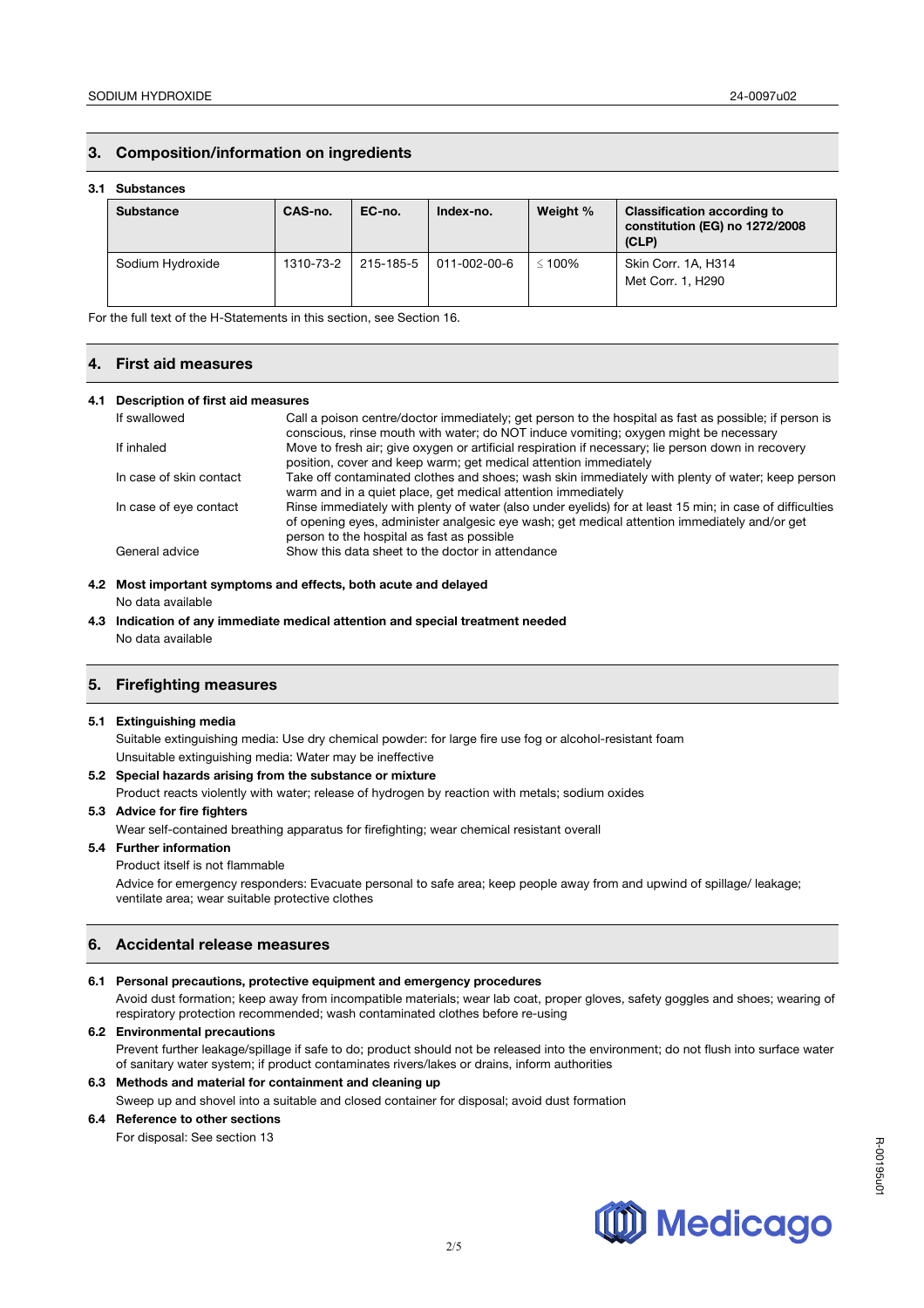## **7. Handling and storage**

#### **7.1 Precautions for safe handling**

Do not breathe dust; avoid contact with skin and eyes; when diluting, always add product to the water (NEVER add water to the product); use equipment and materials which are compatible with the product; do not overheat

#### **7.2 Conditions for safe storage, including any incompatibilities**

Store in original container in a dry and well-ventilated place; the product is hygroscopic

## **7.3 Specific end use(s)**

No data available

### **8. Exposure controls/personal protection**

#### **8.1 Control parameters**

No data available

#### **8.2 Exposure controls**

**Appropriate engineering controls**

Use process enclosures, local exhaust ventilation, or other engineering controls to keep airborne levels below recommended exposure limits; if user operations generate dust, fume, or mist, use ventilation to keep exposure to airborne contaminants below the exposure limit

#### **Personal protective equipment**

**Eye/face protection:** Wear safety goggles

**Skin protection:** Wear proper gloves; gloves must be inspected prior to use

**Body Protection:** Wear lab coat or other impervious clothes

**Respiratory protection:** Use of dust respirator (filter type P2) recommended

### **9. Physical and chemical properties**

#### **9.1 Information on basic physical and chemical properties**

|     | Appearance                                   | white pellets                   |
|-----|----------------------------------------------|---------------------------------|
|     | Odour                                        | odourless                       |
|     | Odour threshold                              | no data available               |
|     | рH                                           | 14 at 50 g/l at $20^{\circ}$ C  |
|     | Melting point/ freezing point                | melting point: 323°C            |
|     | Initial boiling point and boiling range      | boiling point: 1388°C           |
|     | Flash point                                  | no data available               |
|     | Evaporation rate                             | no data available               |
|     | Flammability (Solid, gas)                    | no data available               |
|     | Upper/lower flammability or explosive limits | no data available               |
|     | Vapour pressure                              | no data available               |
|     | Vapour density                               | no data available               |
|     | Relative density                             | 2.13 $g/cm3$ at 20 $^{\circ}$ C |
|     | Water solubility                             | ca 1260 g/l at 20°C             |
|     | Partition coefficient: n-octanol/water       | no data available               |
|     | Auto-ignition temperature                    | no data available               |
|     | Decomposition temperature                    | no data available               |
|     | <b>Viscosity</b>                             | no data available               |
|     | <b>Explosive properties</b>                  | no data available               |
|     | Oxidizing properties                         | no data available               |
| 9.2 | <b>Other information</b>                     |                                 |
|     |                                              |                                 |

#### No further information

## **10. Stability and Reactivity**

#### **10.1 Reactivity**

Potential for exothermic hazard; may be corrosive

#### **10.2 Chemical stability**

Stable under recommended storage conditions

(Continued on page 4)

3/5

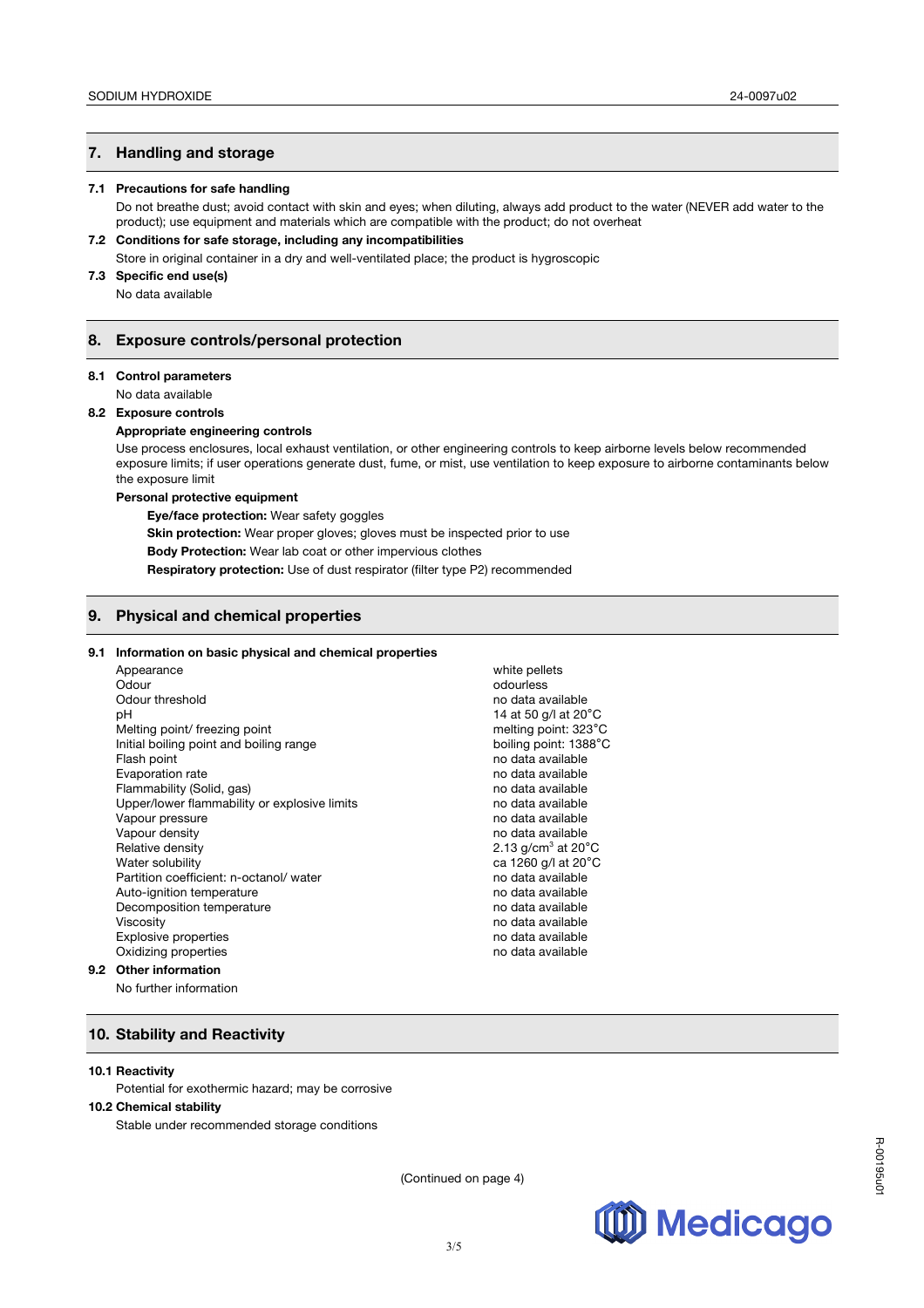#### **10.3 Possibility of hazardous reactions**

Release of hydrogen by reaction with metals; exothermic reactions with strong acids; risk of violent reaction with water **10.4 Conditions to avoid** 

Keep away from direct sun light; do not overheat; exposure to moisture; freezing

## **10.5 Incompatible materials**

Metals, oxidizing agents; acids, aluminium; other light metals and their alloys; organic materials

## **10.6 Hazardous decomposition products**

In case of reaction with metals: Hydrogen

In case of fire: Sodium oxides

## **11. Toxicological information**

#### **11.1 Information on toxicological effects**

#### **11.1.1 Substances**

**Acute toxicity** No data available **Skin corrosion/irritation** Skin: rabbit- causes severe burns – 24h **Serious eye damage/ eye irritation** Eye: rabbit – corrosive – 24h **Respiratory or skin sensitization** No data available **Germ cell mutagenicity** No data available **Carcinogenicity** No data available **Reproductive toxicity** No data available **Specific target organ toxicity – single exposure** No data available **Specific target organ toxicity – repeated exposure** No data available **Aspiration hazard** No data available **Potential health effects**  Material is extremely destructive to tissue of the mucous membranes and upper respiratory tract, eyes and skin.

## **12. Ecological information**

#### **12.1 Toxicity**

| Toxicity to fish: LC50 – Gambusia affinis (Mosquito fish) – 125 mg/l – 96h                             |  |
|--------------------------------------------------------------------------------------------------------|--|
| LC50 – Oncorhynchus mykiss (Rainbow trout) – 45.4 mg/l – 96h                                           |  |
| Toxicity to daphnia and other aquatic invertebrates: Immobilization EC 50 – Daphnia – 40.38 mg/l – 96h |  |
| 12.2 Persistence and degradability                                                                     |  |
| No data available                                                                                      |  |
| 12.3 Bioaccumulative potential                                                                         |  |
| No data available                                                                                      |  |
| 12.4 Mobility in soil                                                                                  |  |
| No data available                                                                                      |  |
|                                                                                                        |  |

## **12.5 Results of PBT and vPvB assessment**

## No data available

## **12.6 Other adverse effects**

Harmful to aquatic life